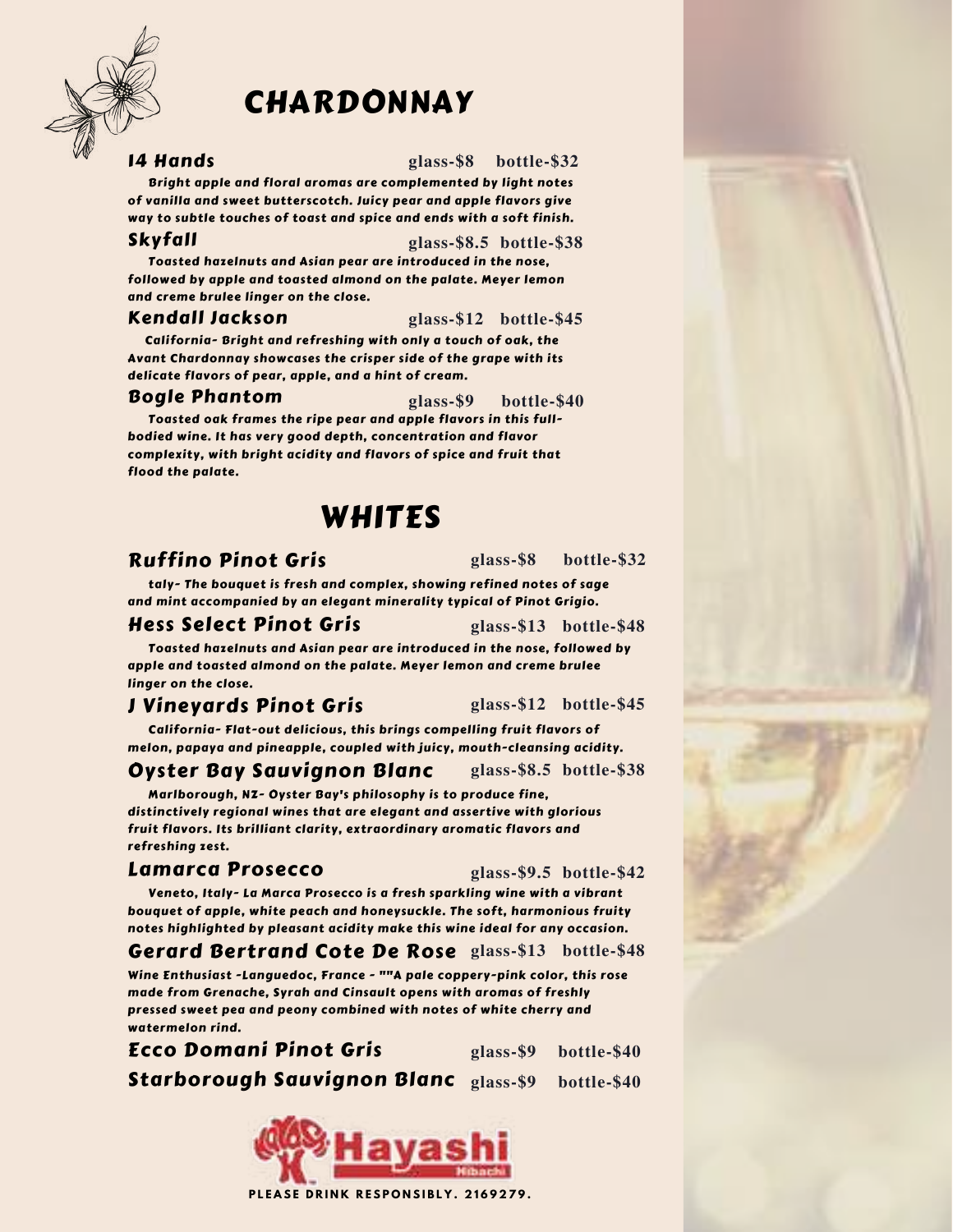# WINE MENU



**glass-\$8.5 bottle-\$38**

This medium bodied, deep red blend is bold with strong fruit flavors and hints of sweet blackberry. Well-balanced with medium tannins,

#### 14 Hands Cabernet sauvignon

**glass-\$8 bottle-\$32**

a rich, juicy red that features aromas of dark cherry, black currant, and coffee with subtle hints of spice.

#### Noble 337 Cabernet sauvignon

**glass-\$8.5 bottle-\$38**

exhibits lively aromas of black cherry, ripe currant, fresh herbs and lightly roasted coffee.

#### line 39 Cabernet Sauvignon **glass-\$9 bottle-\$40**

Exhibits expressive fruit flavors of currant, blackberry and ripe plum with hints of dark chocolate on the palate. Rich and approachable

#### J. Lohr Cabernet Sauvignon

**glass-\$9 bottle-\$40**

Fresh aromas of black currant, elderberry, lilac, pepper and charcoal lead into a rich palate of cassis, oak and charred beef, all lifted by herbs and peppercorns.

#### Freak show Cabernet Sauvignon

**glass-\$15 bottle-\$55**

Sets the stage with aromas of Bing cherry, fig, strawberry jam and a hint of baking spice. He is larger-than-life, medium in body and showcases flavors of bright red fruits, toasted hazelnut and clove with a fruit-forward, lingering finish.

#### Smith & Hook Cabernet Sauvignon **glass-\$14 bottle-\$50**

Vibrant aromas of dark fruit and black currant with hints of sweet spice and toasty oak. Full bodied and full of flavor with a round viscous mouthfeel backed with concentrated tannic structure carry through to a smooth finish.

| <b>14 Hands Merlot</b> | glass-\$8 bottle-\$32 |  |
|------------------------|-----------------------|--|
|------------------------|-----------------------|--|

Rich flavors and aromas of blackberry, plum, cherry and mocha.

#### Noble 181 Merlot

**glass-\$8.5 bottle-\$38**

Aromas of blackberry, vanilla and cocoa nibs, mingled with a hint of cinnamon and nutmeg spices.

#### Jose Cellars Merlot

Flavors of blackberry, toasted hazelnut and cinnamon, complemented by hints of vanilla and toasted oak. **glass-\$9 bottle-\$40**

#### Bogle Merlot

**glass-\$8 bottle-\$32**

This garnet beauty shines with flavors of Bing cherries, sassafras, and hints of pipe tobacco. Twelve months aging in American Oak imparts subtle accents of vanilla and baking spices, culminating in a soft and silky wine perfect for any occasion

#### St Francis Pinot Noir

```
glass-$15 bottle-$55
```
This charismatic wine entices the nose with a brilliant spark of dried cranberry, underlined by savory cherry compote and a captivating forest musk.

#### Hahn Pinot Noir

**glass-\$14 bottle-\$50**

Aromas of red and dark cherry, dried raspberry, and rhubarb pie are joined by subtle touches of spice and toasty oak.

#### Stella Rosa -black –semi sweet

This refreshing wine reveals deep, dark color and is combined with natural flavors of ripe blackberry, blueberry, and raspberry. Stella Rose Black is seductive, rich and full-bodied with a hint of sweetness. **glass-\$12 bottle-\$45**

## Caricature Zinfandel

House Plum Wine

| glass-\$9 | bottle-\$40 |
|-----------|-------------|
| glass-\$7 | bottle-\$30 |

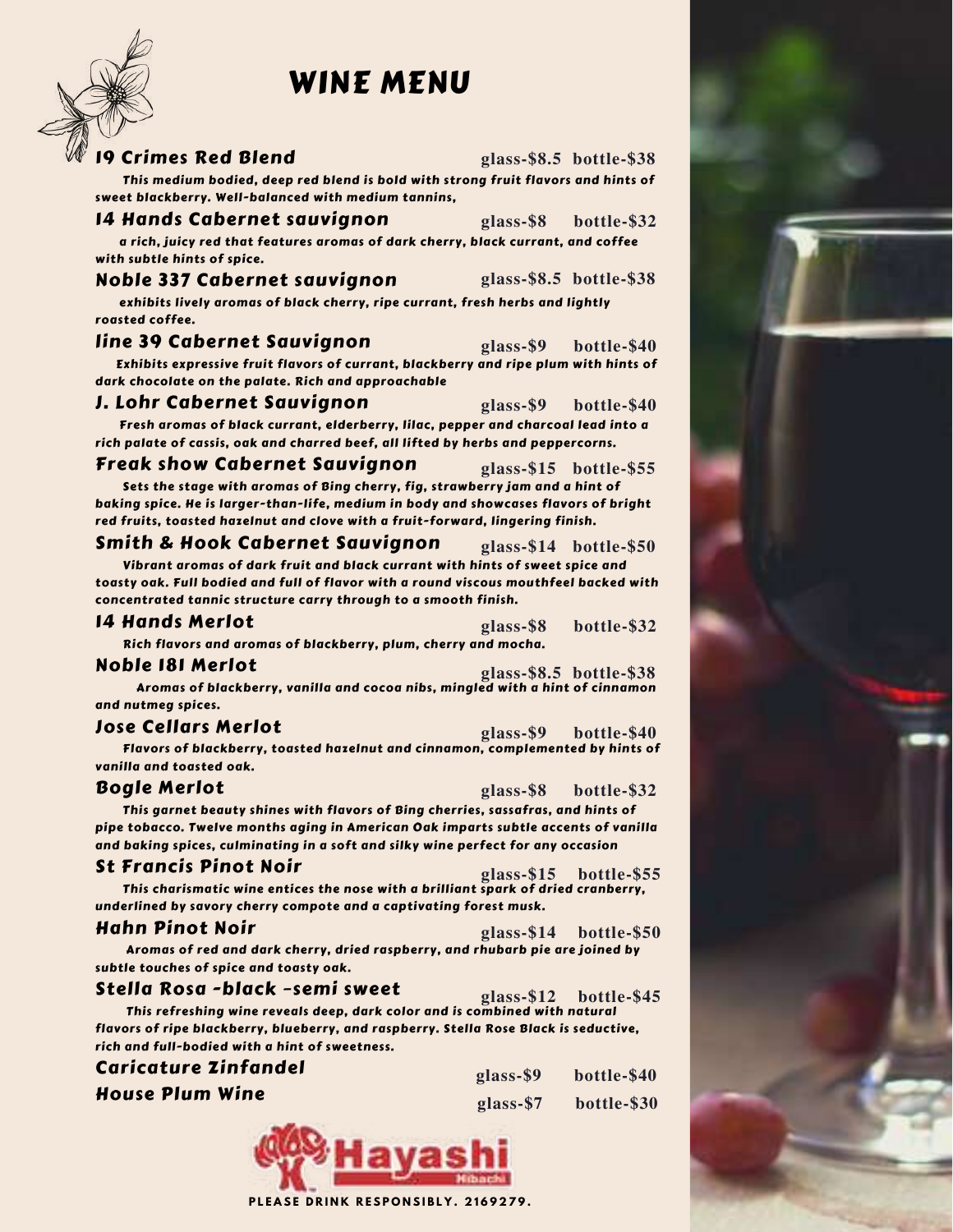# **AGON COCKTAILS**

### PINK Dragon

A refreshingly sweet cocktail made with smirnoff strawberry vodka, peach sake, lemon-lime soda, cherry juice .

### White Dragon

A refreshing mix with smirnoff strawberry vodka, peach sake, lemon-lime soda, elderflower liqueur .

## Blood Dragon

A refreshing mix with smirnoff watermelon vodka, licor 43, orange juice, grenadine.

### Sapphire Dragon

An ocean burst of smirnoff raspberry vodka, malibu rum, lemon-lime soda, splash blue curacao.

#### Emerald Dragon

An exciting fusion of peach sake, elderflower liqueur, pineapple juice, midori melon

# CHILTON

# Classic Chilton

A summer time twist on a midland favorite featuring tito's vodka. fresh squeezed lemon juice & club soda

### Strawberry Chilton

A summertime twist on a midland favorite featuring smirnoff strawberry vodka. fresh squeezed lemon juice & club soda more sweet favorite

## Effen Cucumber Chilton

A summertime twist on a midland favorite featuring Effen cucumber vodka. fresh squeezed lemon juice & fresh cucumber, club soda

# H-SPECIALTY COCKTAILS

### Peach Sake Margarita

Don julio blanco tequila, peach sake, grand marnier liqueur, sweet & sour, fresh squeezed lime juice & grenadine

### Japanese Cherry Blossom

A beautiful display of three olives cherry vodka, Fuji lychee sake, pineapple juice, cherry juice & grenadine

## Rising Sun

An extra special cherry-lime, made with grey goose citron vodka, sweet & sour, lemon-lime soda, splash cherry juice,

## Fuji Sunset

watch the sun go down with a Japanese twist of Malibu mango rum, midori melon, fuji apple sake and orange juice.

### Tsunami Rain

Fuji lychee sake, Blue curacao, Malibu mango rum, pineapple juice, splash lemon-lime soda

## Saketini

Apple sake, tripe sec, pineapple juice, and cranberry juice

## Sushi Martini

pearl cucumber vodka with sweet & sour club soda, garnished with fresh cucumber

### Hayashi Dirty Martini

A classic dirty martini featuring Belvedere Vodka and olive juice

## MAI TAI

Bacardi superior, Malibu rum, orange juice pineapple juice, grenadine & float oakheart rum



PLEASE DRINK RESPONSIBLY. 2169279.